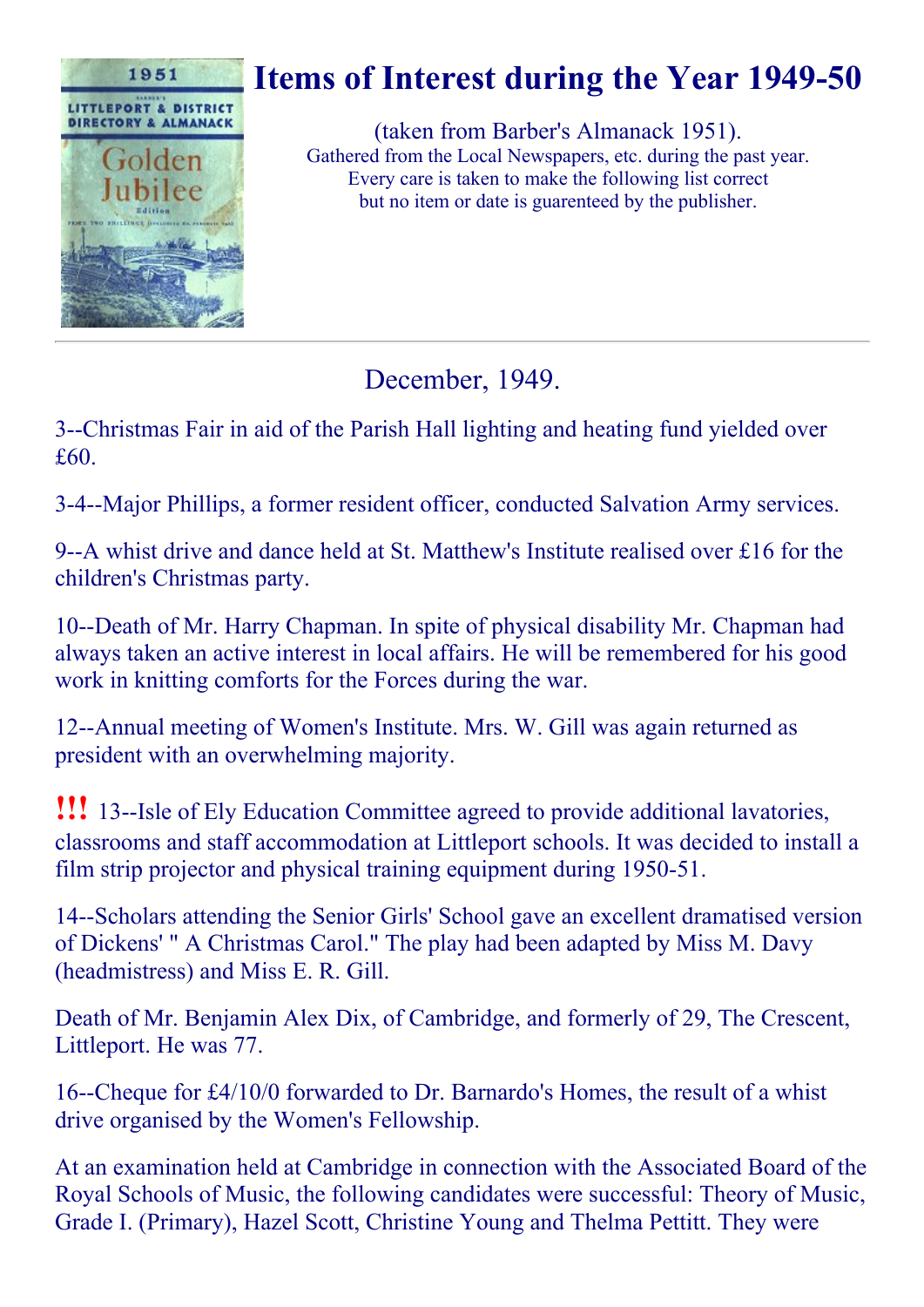pupils of Miss W. B. Russell, of Victoria Street.

Rabbits belonging to Master E. Middleton, of Littleport, gained special awards at the Ely Fur & Feather Club's open show. Other local prizewinners were A. Loveday, Master M. Stimpson, R. Easey, J. W. Mears, H. G. H. Taylor.

18--Mr. E. Youngs, of Littleport, conducted services at Ely Victoria Street Methodist Church.

**!!!** 20--Traffic improvements in Littleport were discussed at a Parish Council meeting. It was agreed to recommend that one-way traffic be introduced from the Town Hall to Crown-corner.

25--Christmas Day-Mr. & Mrs. Charles Arch, of Ely Road, celebrated their golden wedding anniversary.

29--A 15-years-old cyclist, Philip Brian Coleman, son of Mr. & Mrs. D. R. Coleman, of Gault Cottages, Chettisham, was killed at the entrance to Littleport station yard. He was pacing a lorry and skidded under the rear wheel after the lorry had slowed down to turn into the station yard.

30--Engagement announced between Mr. Victor Wilson, of Littleport, and Miss Sylvia Youngs, of Ten Mile Bank, Downham Market.

31--It was revealed that the British Legion Band had enjoyed a record carol season. Collections amounted to £45.

#### January, 1950.

3--Table Tennis -District Final of County Youth Championship, held at Ely. Ely Youth Centre defeated Littleport Y.M.C.A, by 281 points to 257.

4--Members of Black Horse Drove Women's Institute choir toured the village singing carols in aid of the Isle of Ely Society for the Blind. £5/10/0 was collected.

6--Engagement announced between Miss Merlyn Weal, of St. Neots, Hunts., and Mr. Maurice Frost, of Sawtry, Hunts., and formerly of Littleport.

At a recent examination held at Cambridge in connection with the Associated Board of the Royal Schools of Music, Hazel Mary Scott passed with Merit in Pianoforte, Grade I. (Primary). She was a pupil of Miss W. B. Russell, of Victoria Street.

9--Women's Institute monthly meeting. An interesting talk was given by Mrs. Saberton, of Little Downham, who took for her subject " The W.I. and what it stands for."

13--Coming-of-age party of Billy Atkinson, son of Mr. & Mrs. A. Atkinson, of The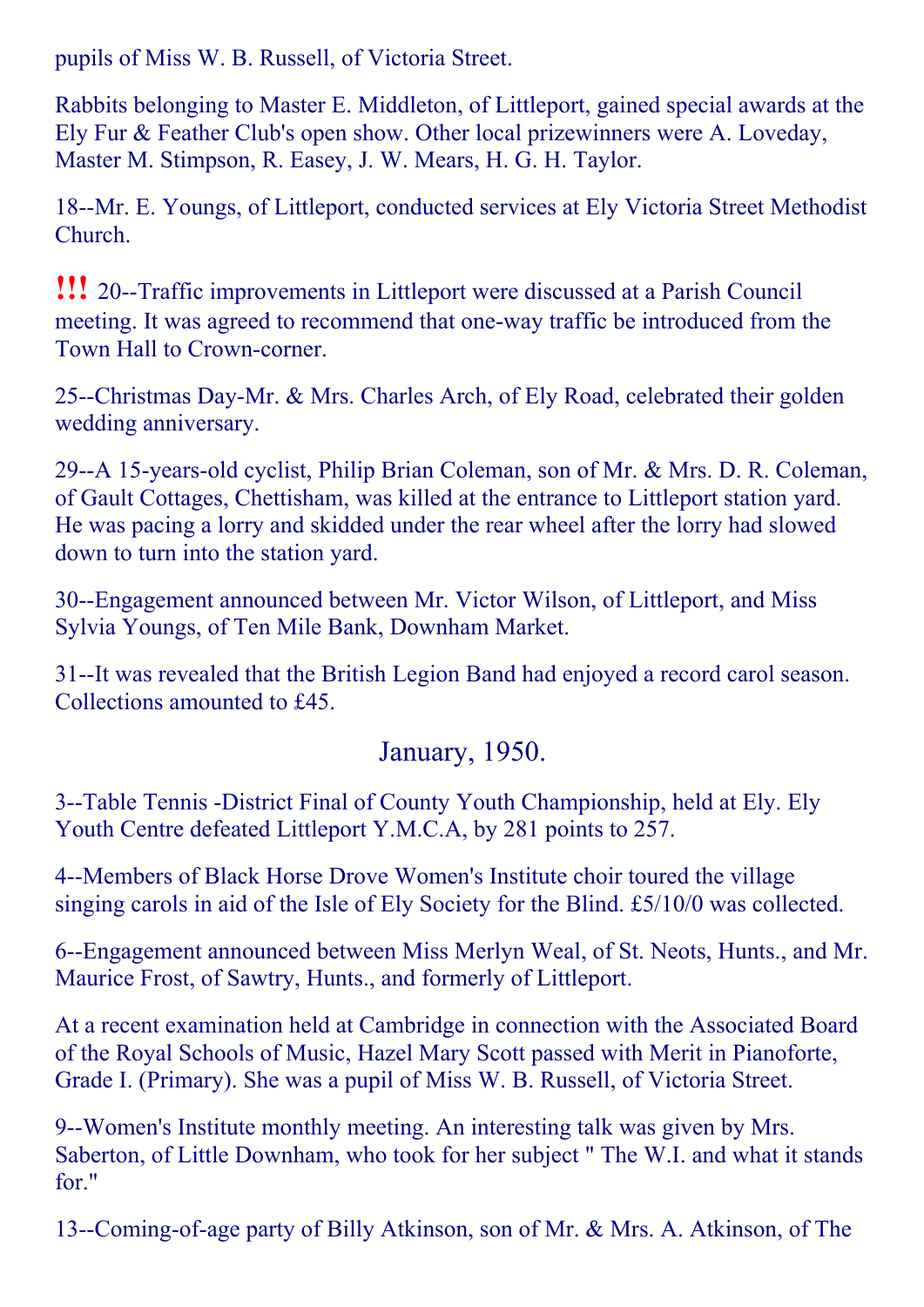Crescent.

14Women's Fellowship annual family party. About 60 people were present.

15--At a special service held at the Parish Church, children brought 135 parcels of toys and clothing for Waifs and Strays.

18--Concert, organised by the Women's Institute on behalf of the British-Empire Cancer Campaign realised £45. The beauty contest was won by Miss Hazel Newton, of The Crescent.

19--B.H. Drove Women's Institute monthly meeting. Members of the Littleport Women's Fellowship were the guests for the evening.

20--Engagement announced between Mr. David Howard Bullivant, of Westcliff-on-Sea, and Miss Daphne Margaret Porter, only daughter of Mr. & Mrs. W. Porter, of New Road, Littleport.

21--Annual Church Sunday School party held at the Parish Hall. A film show was given by the Rector of Southery, Rev. W. H.Woodhouse.

22--Outbreak of fire at the house of Mr. James Dolby, of Wisbech Road. A room and contents were severely damaged.

Special visit of the Fakenham Salvation Army Band.

24--Infant Welfare party-57 mothers and children enjoyed a sumptuous tea.

25--Annual Mothers' Union party. About 30 members from the Prickwillow branch were among the guests.

27Farewell party for Mr. R. Shelton, Leader of the Y.M.C.A. Youth Club and District Youth Organiser. Mr. Shelton, after a stay of three years, was leaving Littleport to take up a new appointment at East Dereham.

29--Annual prize-giving for Salvation Army Sunday School scholars. The prizes were presented by Miss L. Gotobed.

### February. 1950

!!! 1--At a meeting of Ely Rural District Council it was revealed that the draft layout of the new Woodfen estate prepared for 140 dwellings, had been approved in principle by the Ministry of Health and the Town Planning Authority.

At a recent parade of the Littleport St. John Ambulance Cadets, awards were presented to Acting Cpl. David Norman. He had won the Individual Competition of the Ambulance Cadet Division and also the Superintendent's prize for the best all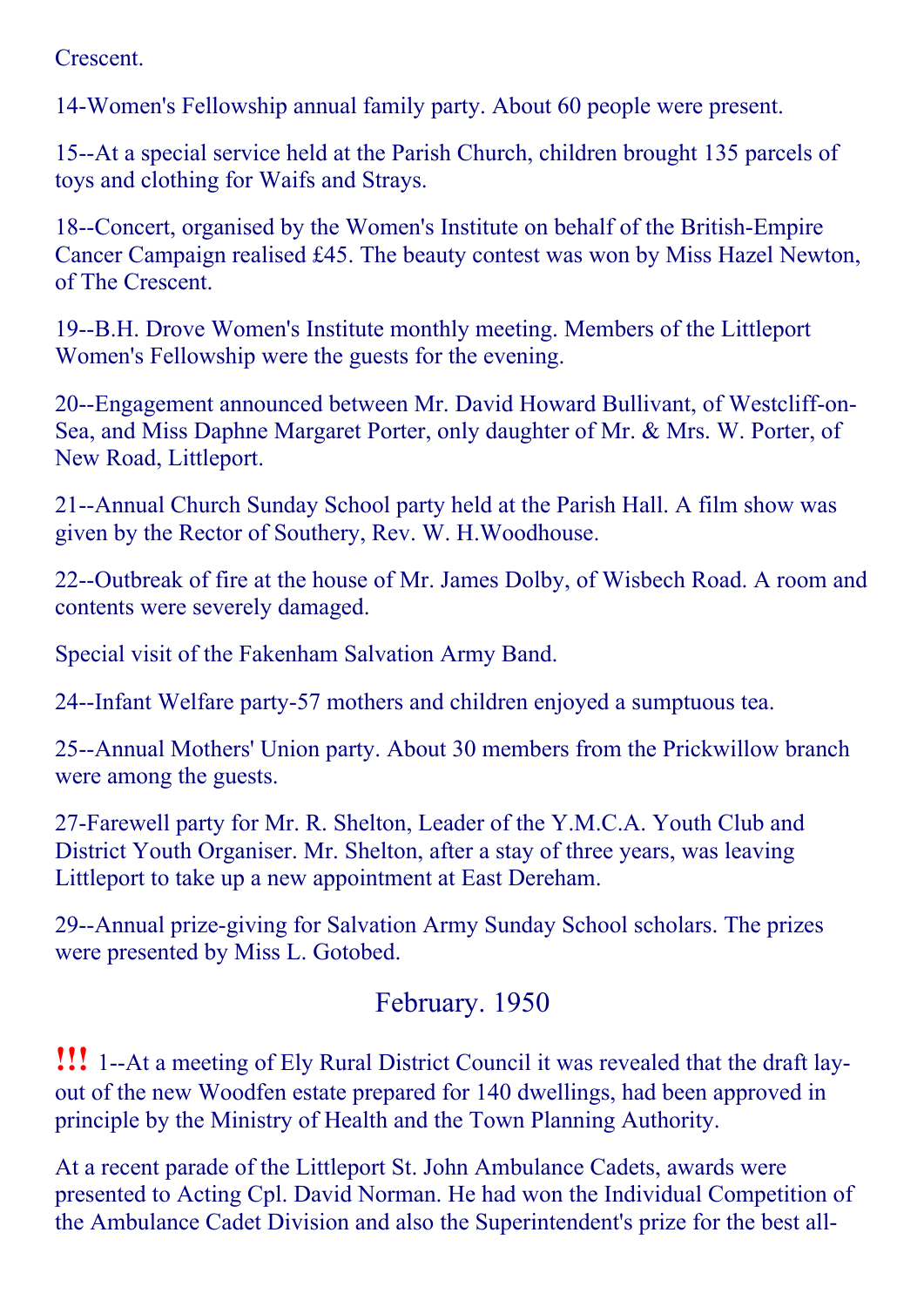round cadet for 1949. Cadet John Key was awarded the second prize as the second best cadet for 1949.

5--Candlemass services held at St. John's Church, Little Ouse. At the main service candles were blessed and distributed to all present.

13--Monthly meeting of Women's Institute. The winners of the monthly competition (bowl of bulbs) were Mrs. Gill and Mrs. Kerridge.

14--Funeral, at Littleport, of Mrs. Susan Oakey, of Ipswich, and a former resident of Littleport. She was the second daughter of the late Mr. & Mrs. Robert Dennis, who lived for many years at Portley Hill. Her age was 74 years.

15--Parish Council meeting. Members agreed to levy their highest-ever precept, totalling £1,625 for 1950- £575 more than for 1949. The account was made up as follows : General Account £175, Burial Account £750, Lighting Account £700.

16--By squeezing 147 articles into a match box, Mrs. E. Crabb won a competition held in connection with the monthly meeting of Black Horse Drove Women's Institute.

Death, at Ely, of Mrs. Georgina Butcher, aged 69 years. Mrs. Butcher was a native of Littleport and had lived in Ely for 32 years. She was the wife of the late Mr. John William Butcher, who also came from Littleport.

18--Rabbits exhibited by J. E. Middleton and P. W. North, both of Littleport, were prominent prize-winners at the Ely and District Fur and Feather Club's pen show. Other local winners were: W. Sexton, H. G. H. Taylor and M. Stimpson.

**!!!** 19--Mr Henry Everitt, of Littleport, driving his car along High Street towards Crown corner, collided with a car coming out of Church Lane The driver, a Cambridge man, had failed to stop at the halt sign. This was the first accident at Crown corner since the sign was erected.

23--General Election-Major E. A. Legge-Bourke retained his seat as Conservative member for the Isle of Ely with a majority of 4963 over his Labour opponent (Mr. Alfred Gray).

**!!!** 24--A statement in the recently published annual report of the County Library for 1949-50 showed that the existing library in the Town Hall did useful work, but was not adequate in scope for a place the size of Littleport.

### March. 1950

4--Boxing-County Youth Championships at Wisbech-Black Horse Drove finished level with March as runners-up, a fine performance.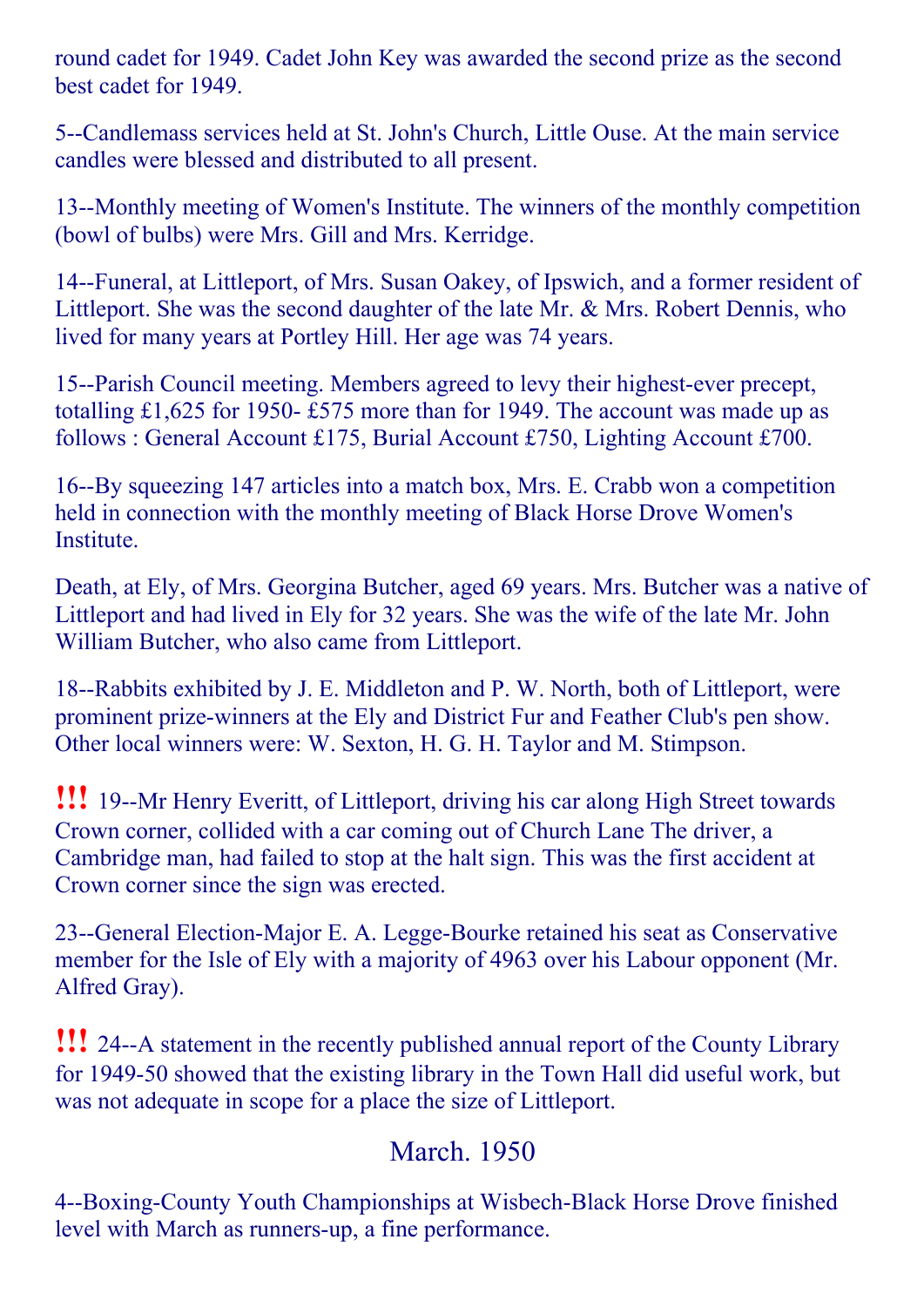8--Parish Council discussed County Council's proposals for one way traffic in Main Street. It was agreed that no restrictions were desirable on traffic in Littleport.

10--News received of the accidental death, while serving with the Navy in the aircraft carrier H.M.S. Triumph, of Charlie Camp, a former evacuee to Littleport from London. He came to live with Mr. & Mrs. J. Cooper, of White Hart Lane, early in 1940.

16--Death, following severe burns, of Mrs. Mary Green, of Wisbech Road. Mrs. Green accidentally set fire to herself while near or lighting her gas stove. She was 75.

17--Mr. & Mrs. Benton Peckett, of the "Plough" Inn, received a letter from 80 years old Mrs. Hannah Calkins, of Arkansas, U.S.A., who wrote to renew a friendship interrupted some 60 years ago when, as Miss Hannah Barber, she left Littleport with her father to begin a new life across the Atlantic.

25--Marriage, at the Parish Church, Mepal, of Miss Jean Webb, of Mepal, and Mr. Leslie Handley, of Ten Mile Bank, Littleport.

31--Engagement announced between Maurice, third son of Mr. & Mrs. G. Butcher, of Hempfield Place, and Sylvia, eldest daughter of Mr. & Mrs. F. King, of Victoria Street.

# April. 1950

**!!!** 4--Isle of Ely Education Committee agreed to purchase a 14 acre site in Parsons Lane for new secondary modern and junior schools in Littleport.

5- $\text{-} \pounds 8$ , the result of a whist drive, was donated to the Royal National Life-boat Institution by the Women's Fellowship.

7--Presentation made to Mr. Henry Crabb by members of the Littleport St. John Ambulance Division. Mr. Crabb, who was retiring from the Division, had held the position of Divisional Supt. since 1938.

Engagement announced between Mr. Maurice Tucker, of Ely, and Miss Jean Middleton, younger daughter of Mr. & Mrs. C. Middleton, of Littleport.

13--Meeting of B H Drove Women's Institute. A talk on Some aspects of life in South Africa" was given by Mrs. Barnes, a cousin of Mrs. J. H. Martin. Mrs. Barnes was on a visit to this country from Africa.

14--Nurse Doreen Atkinson, eldest daughter of Mr. & Mrs. A. Atkinson, of The Crescent, succeeded in obtaining her R.F.N. Certificate.

17--Monthly meeting of Women's Institute. Dr. Coggin Brown gave a talk on " The control of infectious diseases."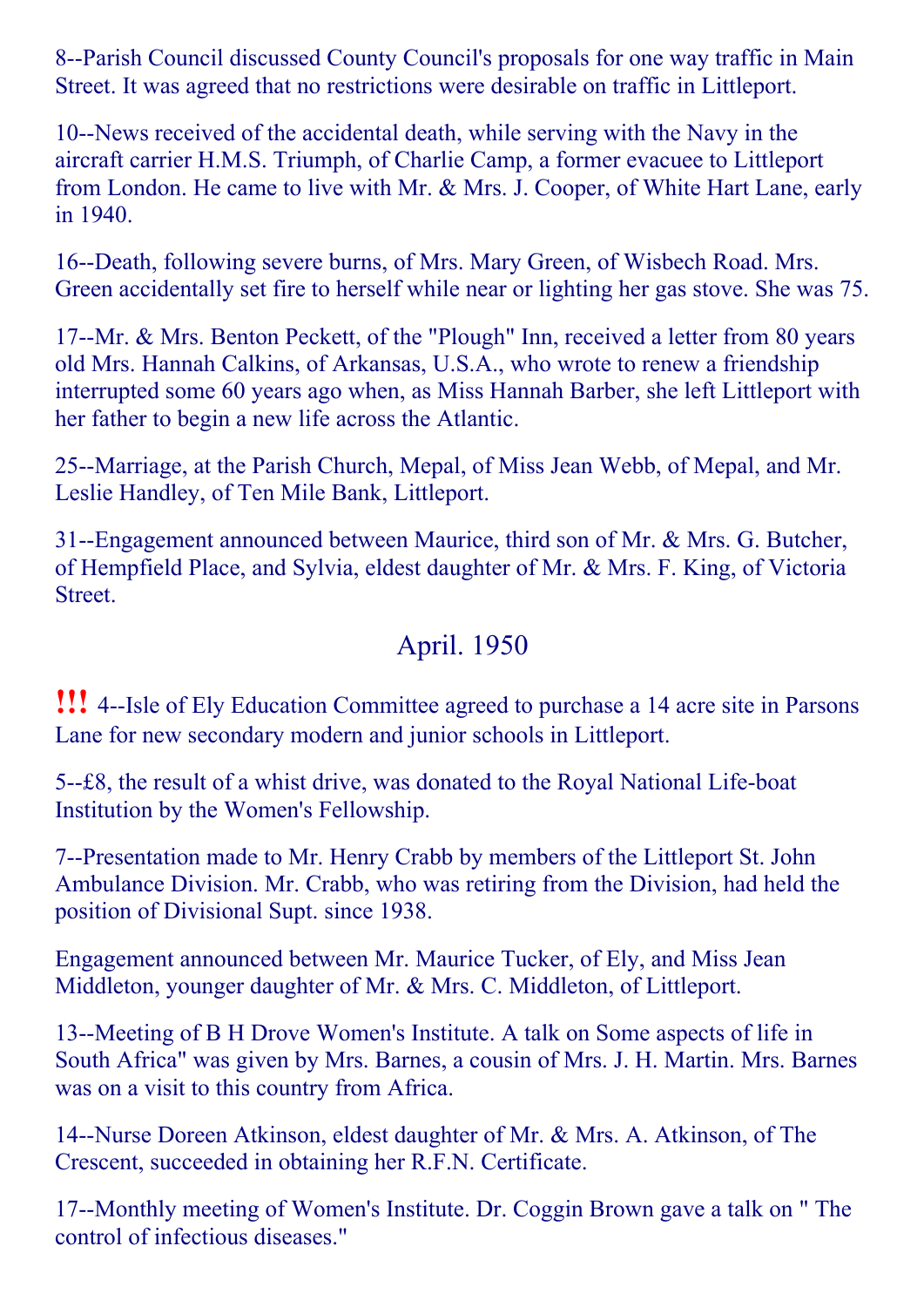21--S.J.A.B, successes. The following were successful at the preliminary first-aid certificate examination held by Dr. R. Wyllie: Shirley Key, Marjorie Tuck, Margaret Thornhill, Cynthia Yardy and Veena Brown. They are now members of the Littleport Cadet Nursing Division.

28--Annual meeting of Littleport and Prickwillow Nursing Association. It was revealed that the Queen's Sisters had made a total of 5,129 visits throughout the year. In addition Nurse Page had paid 3,379 general visits and 693 visits to the almshouses.

29--Football - Littleport St. John Ambulance Cup, Final. Littleport defeated Milton by five goals to four.

### May. 1950

2--Mrs. T. Brown, with her two children, left this country for the Fat East to join her husband, W/O. T. Brown, who is serving with the R.A.F, in Hong Kong. Mrs. Brown was formerly Miss Joyce Harwood, daughter of Mrs. & Mrs. J. W. Harwood, of Littleport Bridge.

5--Littleport Women's Conservative Association social evening. Major Legge-Bourke, Member for the Isle, attended. He predicted another general election in October.

7--Pentecostal Mission-Large numbers attended services commemorating the Mission's 18th anniversary.

14—A large congregation attended Victoria Street Methodist Church P.S.A. The speaker was Major Legge-Bourke, Member for the Isle of Ely.

24--Annual general meeting of Littleport Angling Club. The prize for the best bream caught during 1949-50 was awarded to Mr. H. Willett.

29--Whit Monday-Grand band contest and festival, organised by Littleport British Legion Band, held at Highfield. Over 2,000 people attended.

### June. 1950

2--Marriage at St. George's Church, of Miss Margaret Anne Price, only child of Mr. & Mrs. A. F. Price, of Littleport, and Mr. Thomas Lovell Avery, son of the Rev. Canon T. R. Avery & Mrs. Avery, of Lutterworth Rectory, near Rugby.

**!!!** 4--Special service of remembrance and thanksgiving held at Soham Parish Church for the brave acts of courage of Driver Gimbert, G.C. and Fireman Nightall, G.C. and others, by which the town of Soham was saved from destruction when an explosion took place in a blazing wagon of an ammunition train, totally destroying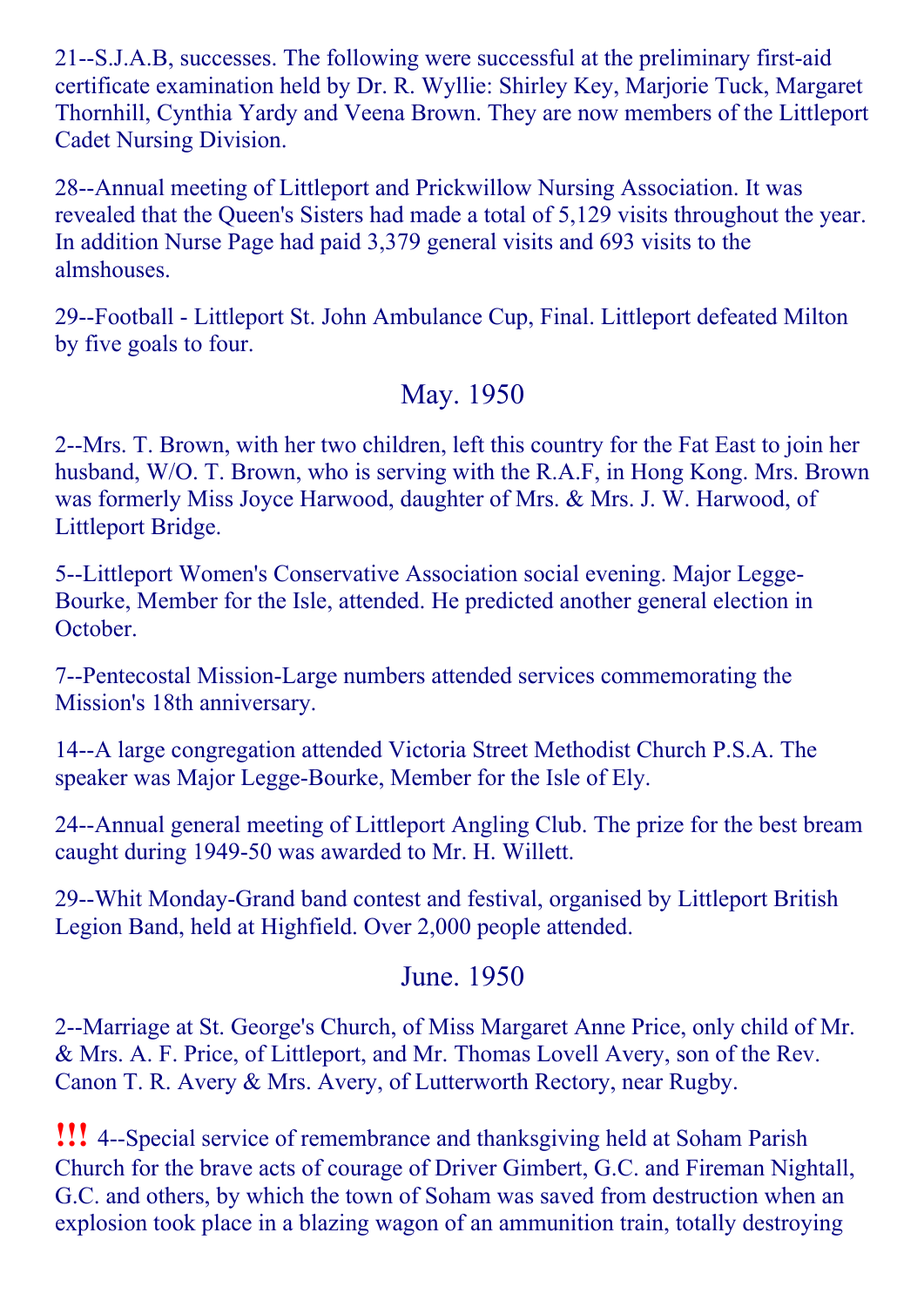the railway station and causing considerable damage to nearby houses.

7--Members of Women's Institute spent a highly successful day in London.

10--St. John Cadet Units from Cambridge, Ely and Littleport, celebrated Cadet Day with. an interesting display at Highfield, Littleport. 11-First of the monthly religious services held in B.H. Drove Community Centre.

13--Special service held at the Independent Chapel, Littleport, to commemorate the centenary of its opening. Brigadier 3 V McCormack took the chair.

14--Marriage, at St. Mary-le-Tower Church, Ipswich, of Mr. Stuart Goy son of Mr. & Mrs. Goy, of Littleport, to Miss June Moyes' daughter of Mr. & Mrs. D. Moyes, of Ipswich. 15 Members of B.H. Drove Women's Institute attended a NationalSinging Festival at the Royal Albert Hall, London.

!!! Large crowds assembled at Sandhill Bridge to witness the arrival by boat from Prickwillow, of the East Anglian Girl Guides' Scroll of Friendship, on its way to a World Conference of Girl Guides to be held in Oxford and, eventually, to be presented to the Netherlands' delegate. After a parade of Guides through the town, escorted by the British Legion Band, the Scroll was housed in the Globe Inn for the night and taken to Little Downham the next day.

17--Marriage, at St. Mary's Church, Ely, of Miss Mary Rich, of Ely, and Mr. Leon Rowell, only son of Mr. & Mrs. Redvers Rowell, of Littleport.

23--Engagement announced between Mr. Geoffrey Hawkes, son of Mrs. Hawkes and the late Mr. S. Hawkes, of Littleport, and Miss Kathleen Jakes, of Haddenham.

24--Marriage, at Ely, of Mr. Bernard Gillett, son of Mr. & Mrs. W. Gillett of Ten Mile Bank, Littleport, and Miss Emily M. Lupson, of Ely. Women's Fellowship house-to-house collection in aid of the Isle of Ely Fund for the Blind yielded over £74.

Haddenham Young Farmers' ShowChallenge Cup for the best Shire horse in the show went to Mr. F. G. Starling. Other Littleport prize-winners in the horse classes were Messrs. T. W. O. Mott & Sons, G. C. Bedford and R. Stubbings. Local winners in the Rabbit Show were Miss P. Easey, Master L. E. Middleton, Master R. Tingay and Messrs. R. Easey, H. G. H. Taylor and A. Loveday.

#### July. 1950

1--Royal Norfolk Show-Messrs. H. J. & H. G. Martin gained championship awards with their British Friesian cow, Littleport Graceless.

The following pupils of the Town Schools were successful in passing the Entrance Examination to Ely High School for Girls and Soham Grammar School .-Girls,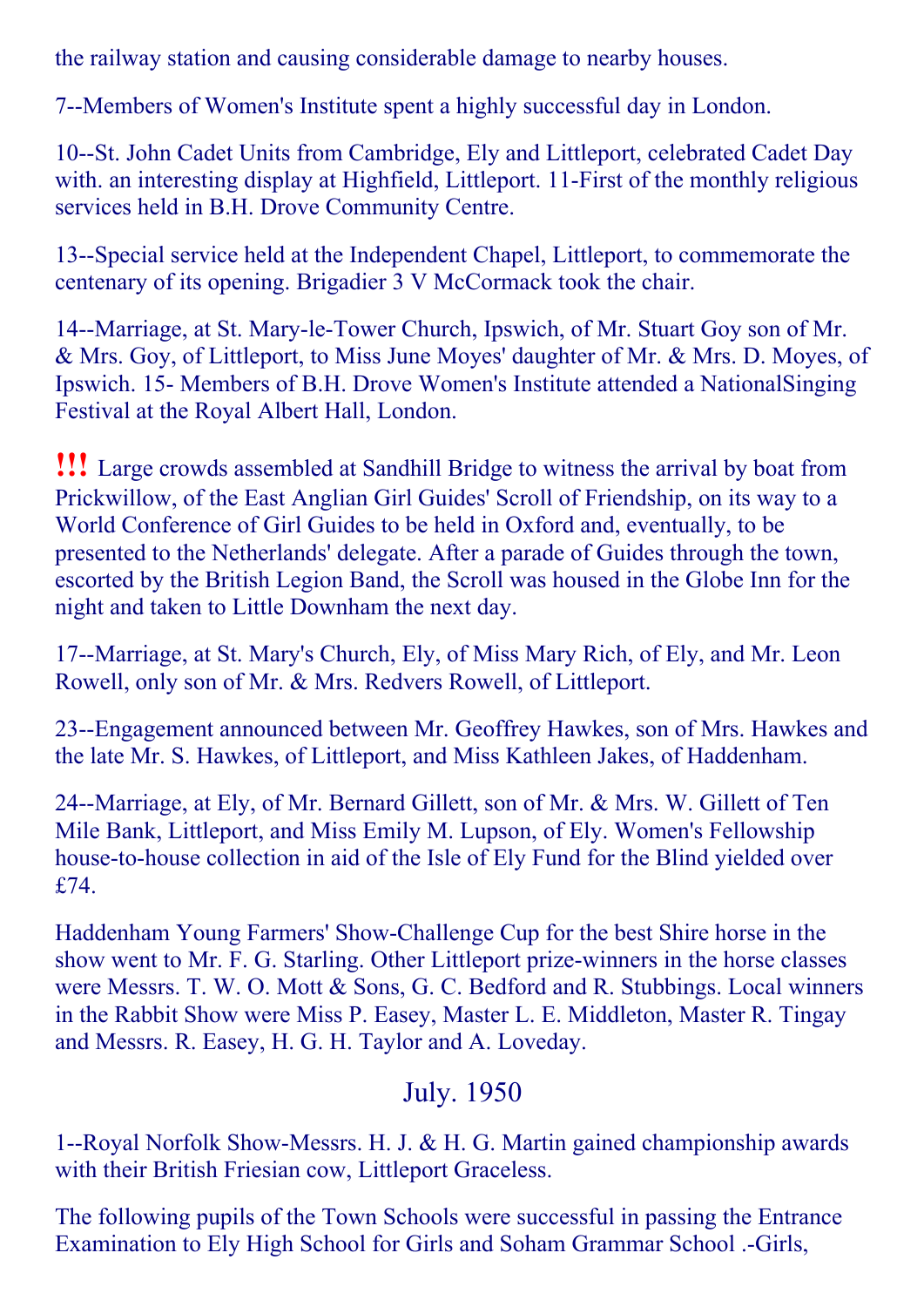Jacqueline Audus, Margaret Badcock: Hazel Brown, Stella Brown, Erica Coulson, Gay Covell, C. Hodson, J. Saul. A. E. Copsey.

1--Black Horse Drove Community Centre garden fete realised over £100.

8--Parish Church garden fete opened by Mrs. T. Barclay Gordon. Over £130 resulted.

9--Tragic death of Mr. Frank Ridgewell, of 36, Friars Way. Mr. Ridgewell, a motor cyclist, came into collision with a 'bus at Littleport station level crossing and received fatal injuries.

11--Mr. T. B. James, headmaster of Coveney School, appointed headmaster of the Coronation School, B.H. Drove.

18--Death, at Southery, of a former Littleport resident, Mrs. Emma J. Rowell, wife of Mr. John Rowell. She was 64.

19--Littleport Girls' School sports day at Highfield-The Senior Challenge Cup was won by Janet Starling and the Junior by Ann Taylor. The winning House was Saxon.

22--Review of the St. John Ambulance Brigade by H.R.H. Princess Margaret, at Sennowe Park, Guist, Norfolk. A detachment of nursing cadets from the Littleport Division, accompanied by Superintendents Mr. & Mrs. L. A. Hughes, attended.

26-First committee meeting of the Littleport Girls' School Parent-Teacher Association. A Constitution was adopted and the following officers were elected : Miss M. Davy, chairman, Mr. O. Fendick, vice-chairman, Miss E. Gill, secretary, Mrs. Strawson, treasurer.

29--Littleport Horticultural and Foal Show Society's 61st annual show. Over 4,000 people attended.

30--Parade Sunday-Challenge Cup for the best decorated wagon was won by the Littleport Pig Club. Memorial service to Gen. Evangeline Booth held at the Salvation Army Citadel.

A recent collection for St. Dunstan's, organised by Mrs. J. K. C. Payne, amounted to £51/9/8.

# August. 1950

4--A 20-years old Dagenham youth, Albert Clifford Matthews, spending a river holiday with friends, was drowned near Sandhill Bridge, Littleport, while attempting to rescue a 14 year-old boy who had fallen into the water. Both boys went under, but an angler was able to drag the younger to safety almost immediately. The body of the older boy was not recovered until ten minutes later.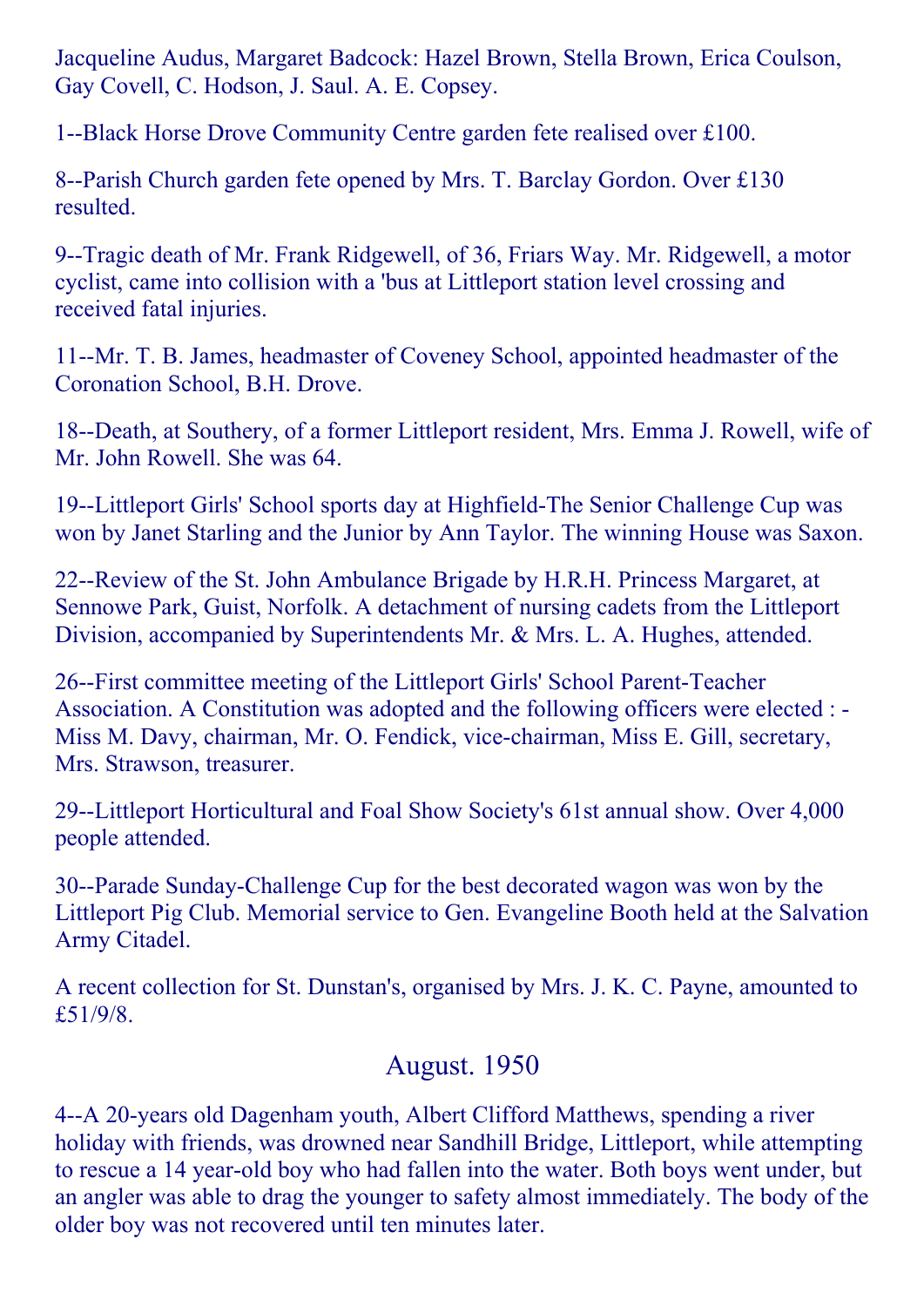9--Annual general meeting of Littleport Women's Conservative Association. Mrs. Gill was again elected as Secretary.

**!!!** 12--Littleport Girl Guides, under their Captain, Miss M. Davy, spent a happy week camping at Mundesley. Norfolk. "Never was so much eaten by so few in so short a time " commented Miss Davy.

16--Women's Institute tea for old folks took place at the Constitutional Hall. About 80 "over-seventies" attended.

20--4,000 spectators assembled at Old Bank to watch Ely & District Motor Cycle Club's last-of-the-season scramble.

British Legion Band toured the villages of West Dereham, Wereham, Stoke Ferry, Methwold and Feltwell and played a short programme at each village.

26--Marriage, at St. George's Church, Sudbury, of Derek William Thorby, of Littleport, to Pearl Audrey Murray, of Sudbury.

#### September. 1950

1--Marriage at St. John's Church, March, of Mr. Eric Plumb, of March and Miss Edith Shipp, third daughter of Mr. J. Shipp and the late Mrs. Shipp, of Littleport.

2--Littleport Cricket Club concluded another successful season Of the 18 matches played, 11 were won, 3 drawn, 3 lost and 1 match resulted in a tie. B. Copsey topped the batting with an average of 20.6 and Sid Stubbings was the most successful bowler taking 53 wickets for an average of 5.73

8--Engagement announced between Peter Ernest, eldest son of Mr & Mrs. W. Clarke, of Hempfield Place, and Joyce, youngest daughter of Mr. & Mrs. J. Kemp, of Black Horse Drove.

11--Monthly meeting of Women's Institute. A letter was read from Mrs. Wyllie thanking the members for their message of congratulations on the birth of her twin daughters.

14--Death of Mr. Carter Watts at the age of 78.

15--Engagement announced between Geoffrey, son of Mr. & Mrs. A. V. Bonnett, of Lynn Road, Ely, and Doris, only daughter of Mr. & Mrs. R. W. Spring, of Victoria Street, Littleport.

18--Death, at Sheffield, of Mrs. Harry Golland, daughter of the late Mr. & Mrs. J. Hall, of Littleport.

29--Special meeting of Littleport Branch of National Union of Tailors and Garment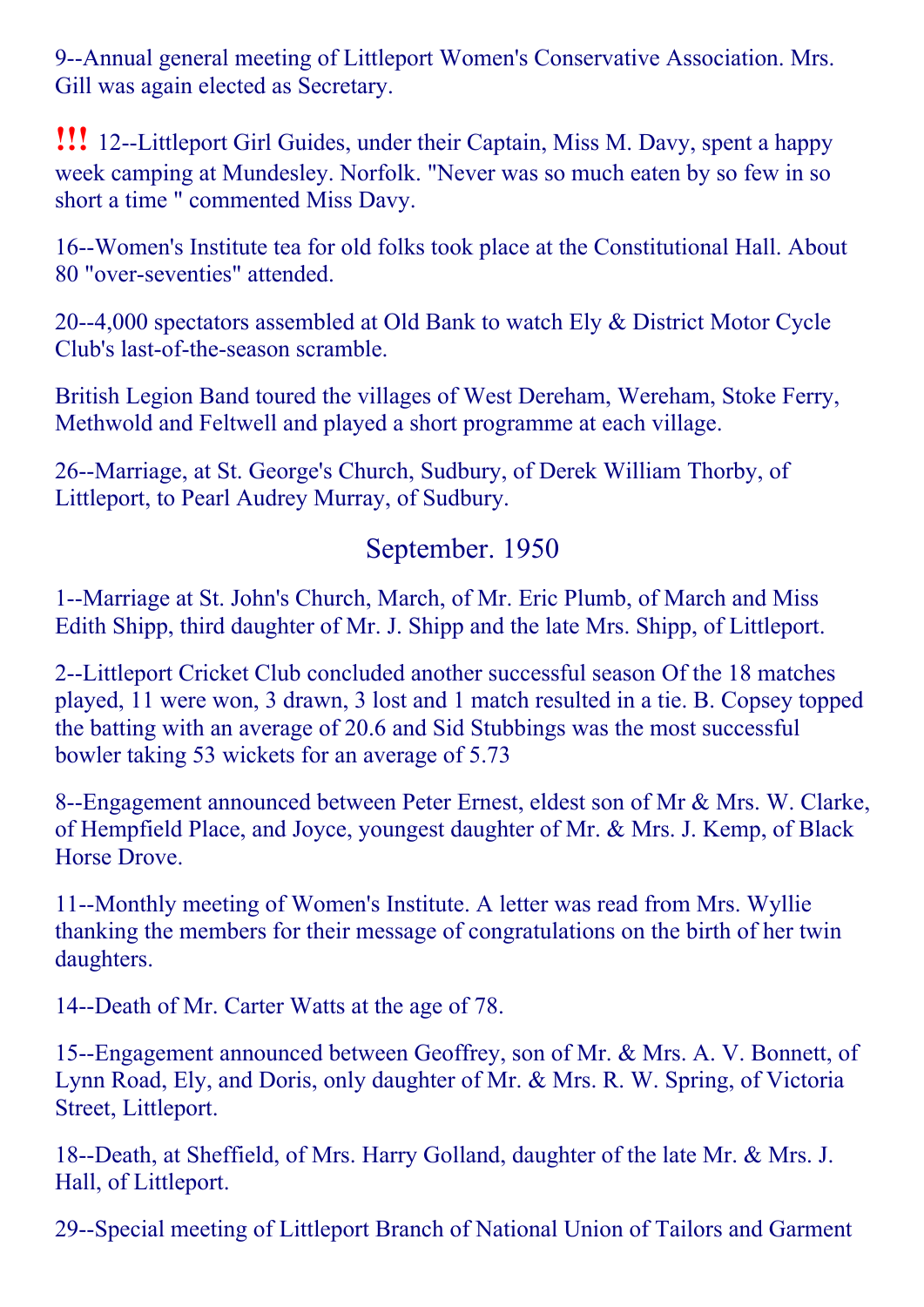Workers. New wage proposals were discussed.

Nearly 100 boys attended opening night of the Boys' Brigade Company which was being formed by the Littleport Youth Centre.

### October. 1950

4--Meeting of the local branch of the Workers' Educational Association. The first of a series of lectures on ''Social & Economic Problems" was given by Mrs. M. Short, MA<sup>.</sup>

6--Death, at Tooting, London, of Mrs. Hannah Fenn, widow of the late Mr. William Fenn, formerly of New River Bank, Littleport. Mrs. Fenn was 84.

Mr. Frank Soo, a Football Association coach and a former England. and Stoke City player, gave a two-hour talk covering all aspects of football to members and supporters of Littleport Town Football club.

S J A B Cadet Corps-It was revealed that three ambulance cadets, John Key, Brian Ayres and Colin Watkins, had been successful at an examination in camp hygiene and sanitation.

10--Ely Art Society's annual exhibition. An animated scene depicting cowboys and Indians sent in from Littleport Infants' School was especially noted.

14--Special 10-day Salvation Army campaign, "Littleport for Christ," was opened. The campaigner was Major Chas. Ward,

**!!!** 17--Seventeen babies were immunised at the Infant Welfare Centre.

20--Mrs. J. H. Martin, of the Willow Rows, resigned her membership of the panel which interviews Isle of Ely children in connection with the selection of children for boarding education. Miss H. M. Bridgstock, head teacher of Littleport Infants' School, appointed head teacher of Fulbridge County Infants' School, Peterborough. Engagement announced between Miss Marjorie Clarke, daughter of Mr. & Mrs. V. O. Clarke, of the Black Horse Inn, Black Horse Drove, and Mr. Clarence Berry, of Sheffield.

21--Jumble Sale held in the Girls' School realised £49 for school funds. The newlyformed Parent Teachers' Association gave valuable assistance towards the effort.

25--Mr. & Mrs. Frederick Ramsey, of 102, Victoria Street, celebrated their 50th wedding anniversary.

28-Football-Littleport Boys' Brigade won their first match of the season when they defeated boys of the Cottage Home, Ely, by five goals to one.